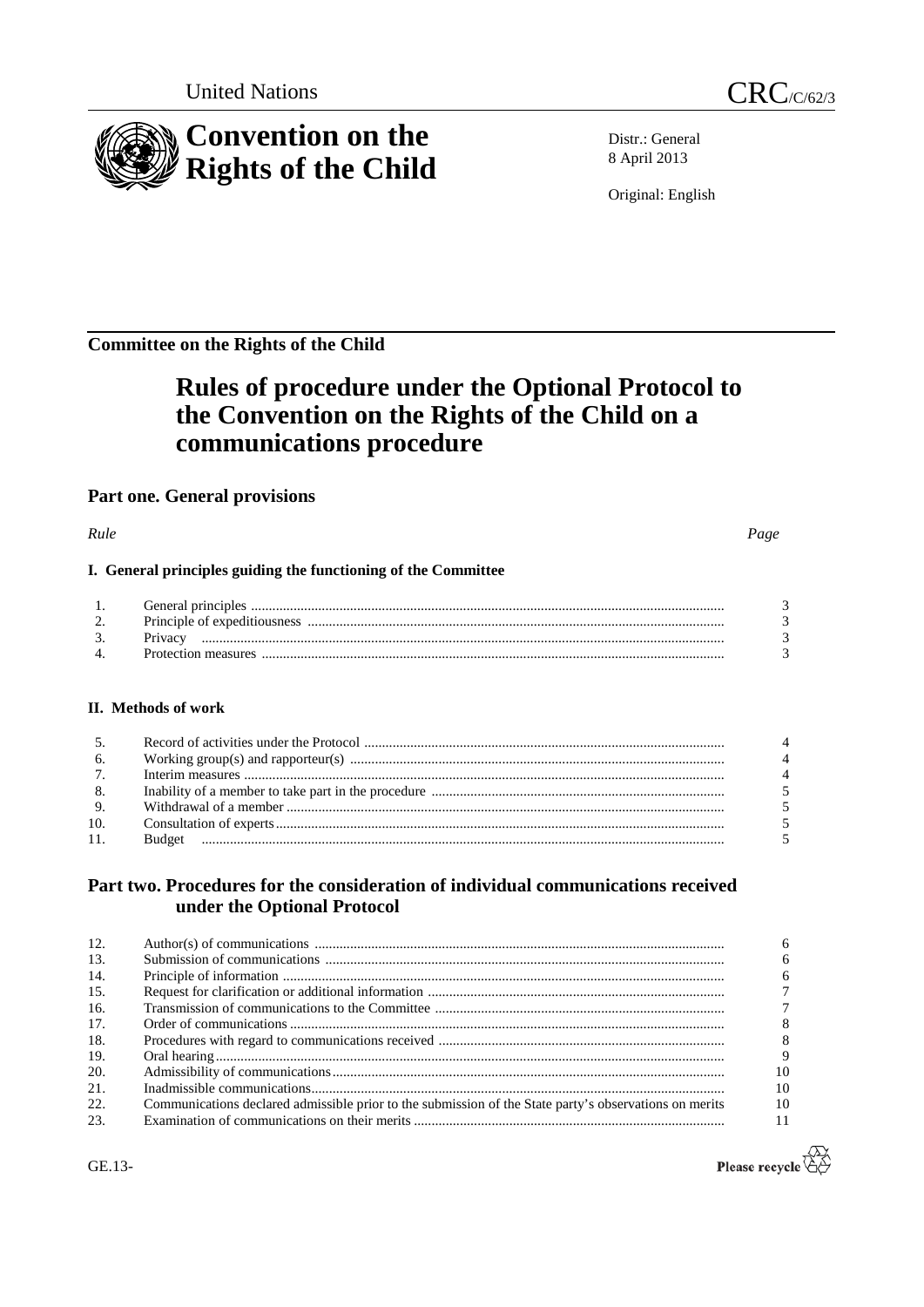#### **CRC/C/62/3**

| 24. |                                                                                                          | 11  |
|-----|----------------------------------------------------------------------------------------------------------|-----|
| 25. |                                                                                                          | 11  |
| 26. |                                                                                                          | 12  |
| 27. | The Committee's decision on the admissibility, pursuant to a friendly settlement and Views on the merits | 12  |
| 28. |                                                                                                          | -13 |
| 29. |                                                                                                          | 13  |

# Part three. Proceedings under the inquiry procedure of the Optional Protocol

| 30. | 14  |
|-----|-----|
| 31. | 14  |
| 32. | 15  |
| 33. | 15  |
| 34. | -15 |
| 35. | 15  |
| 36. | 16  |
| 37. | 16  |
| 38. | 16  |
| 39. | 17  |
| 40. | 17  |
| 41. | 17  |
| 42. | 17  |

# Part four. Proceedings under the inter-State communications procedure of the Optional Protocol

| 43. | -18 |
|-----|-----|
| 44. | 18  |
| 45. | -18 |
| 46. | 19  |
| 47. | 19  |
| 48. | 19  |
| 49. | 19  |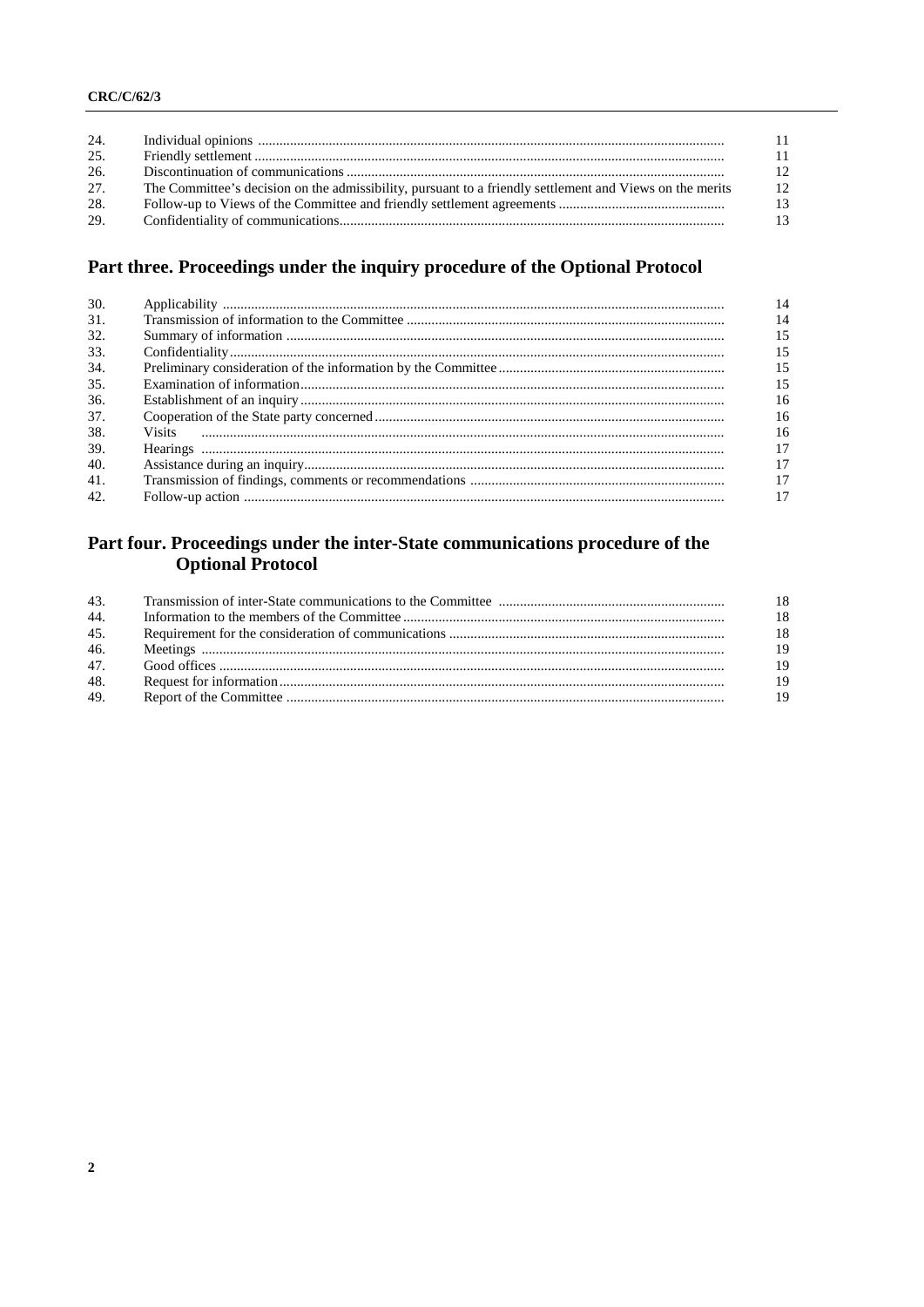# **Part one. General provisions**

The general provisions apply to all procedures, be they individual communications, the inquiry procedure, or inter-State communications.

## **I. General principles guiding the functioning of the Committee**

#### **General principles**

*Rule 1*

1. In fulfilling all functions conferred on it by the Optional Protocol to the Convention on the Rights of the Child on a communications procedure (the Protocol), the Committee shall be guided by the principle of the best interests of the child(ren). It shall also have regard for the rights and views of the child(ren), the views of the child(ren) being given due weight in accordance with her/his/their age and maturity.

2. In doing so, the Committee shall take all appropriate measures to ensure that the child(ren) is/are not subject to improper pressure or inducement by those acting on her/his/their behalf.

#### **Principle of expeditiousness**

#### *Rule 2*

For any action undertaken under the Protocol and at any stage of the procedure, the Committee shall handle communications expeditiously and avoid unnecessary delays. It shall also encourage the parties to avoid unnecessary delays.

#### **Privacy**

#### *Rule 3*

The identity of any individual or groups of individuals concerned by any action undertaken under the Protocol shall not be revealed publicly without her/his/their express consent.

#### **Protection measures**

#### *Rule 4*

When the Committee receives reliable information that a State party has not complied with its obligations under article 4, paragraph 1, of the Protocol to take all appropriate measures to ensure that individuals under its jurisdiction are not subjected to any human rights violations, ill-treatment or intimidation as a consequence of communications or cooperation with the Committee, it may request the State party to adopt and take all appropriate measures urgently to stop the breach reported and submit written explanations and clarifications thereon to the Committee. Compliance with this request shall be monitored. The Committee may also issue public statements in this regard and take such action as may be appropriate.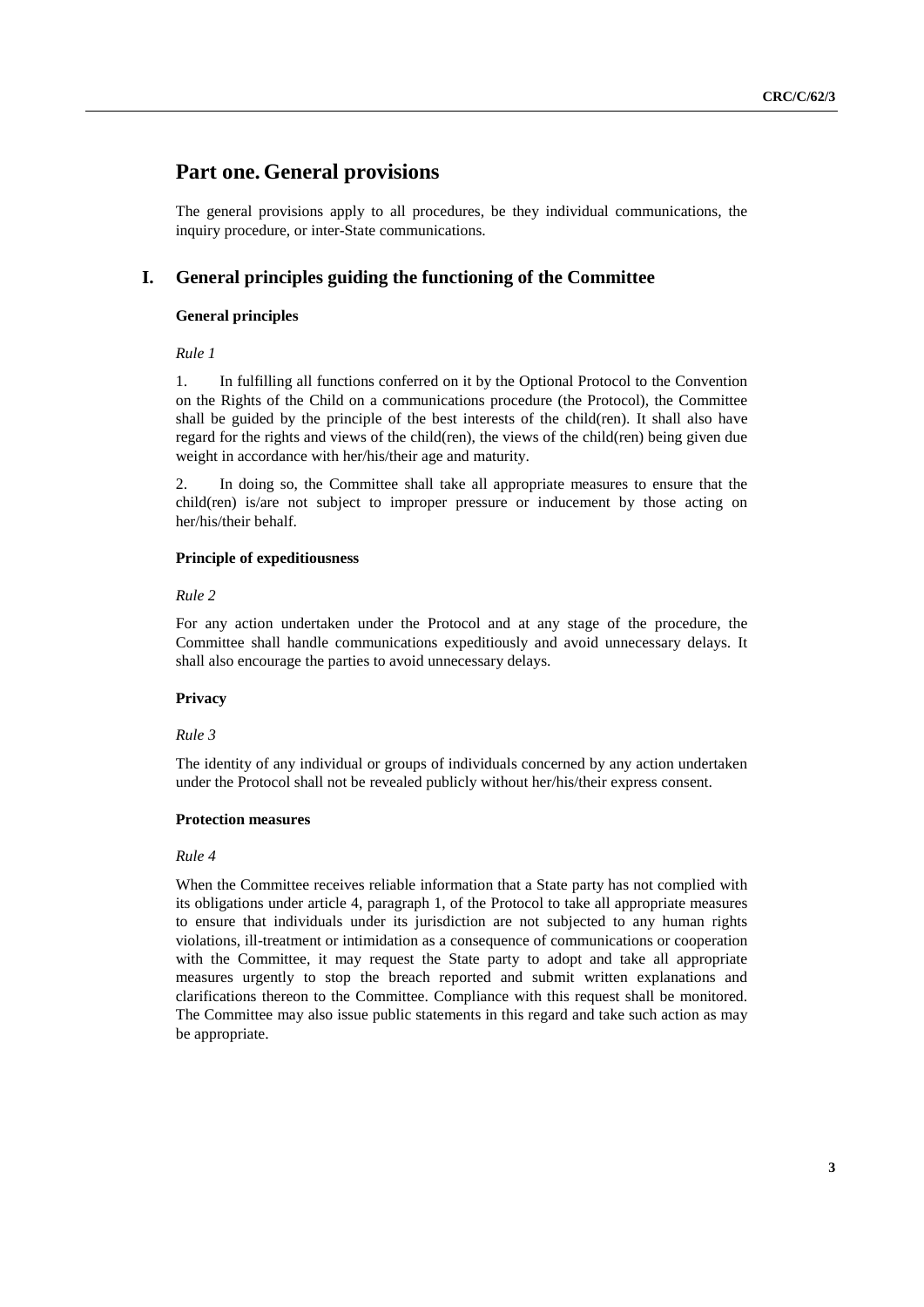#### **II. Methods of work**

#### **Record of activities under the Protocol**

#### **Rule 5**

The Secretary-General shall maintain a permanent record of all individual communications, information indicating grave or systematic violations by a State party and inter-State communications brought to the attention of the Committee and shall make all the information available to any member of the Committee upon her/his request in the language of submission.

#### **Working group(s) and rapporteur(s)**

#### **Rule 6**

1. The Committee may establish working group(s) and may designate rapporteur(s) to make recommendations to the Committee and to assist it in any manner in which the Committee may decide.

2. The rules of procedure of the Committee shall apply, as appropriate, to the meetings of the working group(s) established under the present rule and to the activities of the designated rapporteur(s).

#### **Interim measures**

#### **Rule 7**

1. At any time during the procedure and before the Committee reaches a determination on the merits of an individual or inter-State communication or on the findings of an inquiry, it may transmit to the State party concerned for its urgent consideration a request that the State party take such interim measures as may be necessary in exceptional circumstances to avoid possible irreparable damage to the victim(s) of the alleged violations.

2. The Committee may designate a rapporteur or working group who may, on behalf of the Committee, request the State party concerned to take such interim measures as the rapporteur or working group considers necessary to avoid possible irreparable damage to the victim(s) of the alleged violation. The rapporteur or working group shall thereafter and as soon as possible inform the Committee of the action taken in this regard.

3. Where the Committee requests interim measures under paragraph 1, the request shall state that this does not imply a determination on the admissibility or on the merits of the individual or inter-State communication, or on the findings of the inquiry procedure.

4. The Committee, a rapporteur or working Group shall monitor compliance with its/ her/his request for interim measures and may request the State party to adopt and take all appropriate measures to comply with that request. The Committee, a rapporteur or working group may also issue public statements in this regard.

5. The State party concerned may present arguments at any stage of the proceedings if it considers that the request for interim measures should be lifted or is no longer justified.

6. The Committee, a rapporteur or working group may withdraw a request for interim measures at any stage of the proceedings on the basis of information received from the parties concerned in the individual communication, the inquiry procedure or the inter-State communication.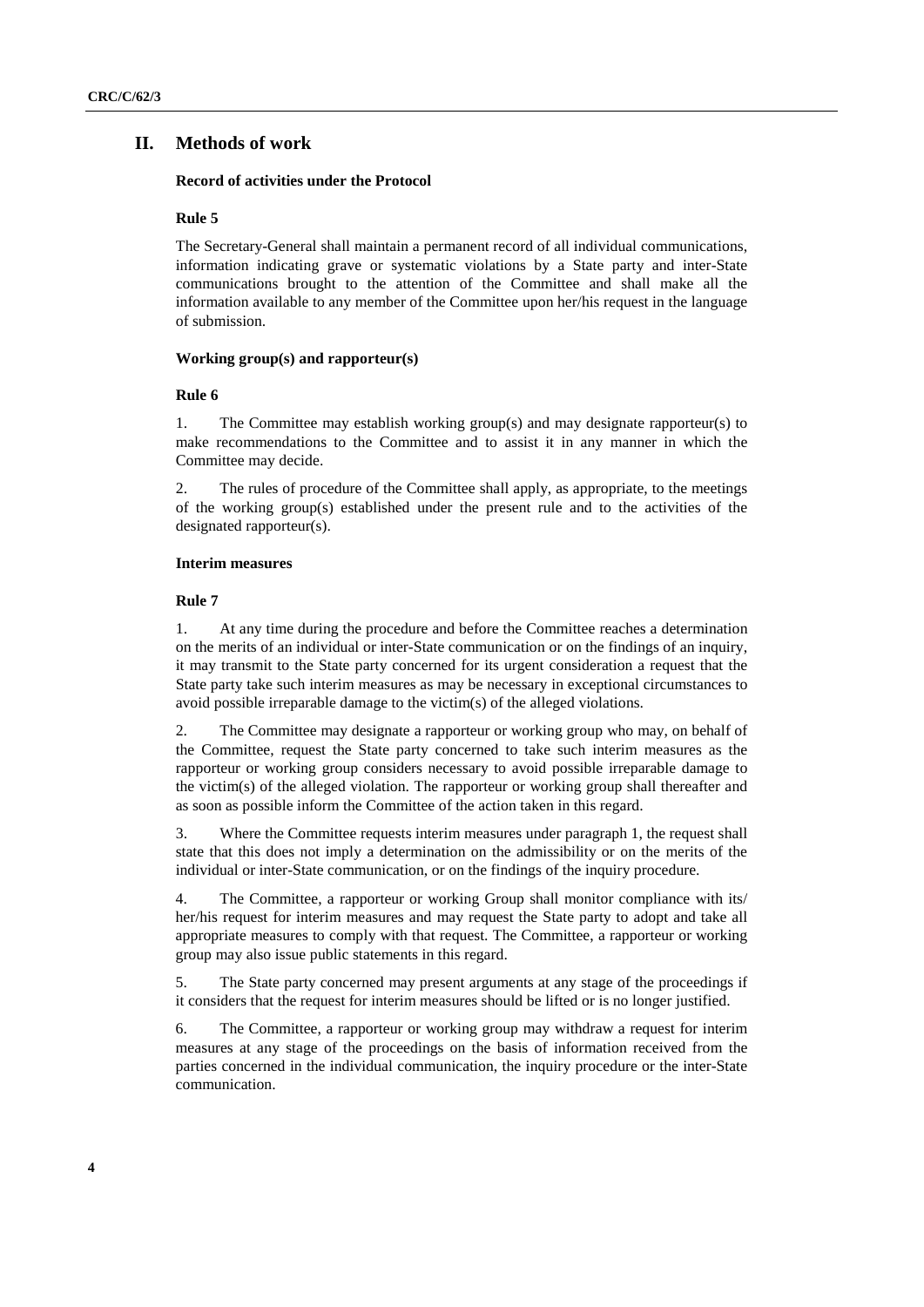7. Where the Committee, a rapporteur or working group has requested interim measures, the Committee shall expedite the consideration of the individual or inter-State communication or the inquiry.

#### **Inability of a member to take part in the procedure**

#### *Rule 8*

1. A member of the Committee shall not participate in, be present during, or influence in any way the procedure if:

(a) The member is a national of the State against which the case is directed;

(b) The member has a personal or professional interest in the case, or if any other real or perceived conflict of interest is present;

(c) The member has participated, in any capacity, in the making and adoption of any decision on the communication other than under the procedures applicable to this Protocol, the Convention or the substantive Optional Protocols thereto.

2. Any question that may arise under paragraph 1 above shall be decided by the Committee without the participation of the member concerned.

#### **Withdrawal of a member**

*Rule 9* 

If, for any reason, a member considers that she or he should not take part or continue to take part in the examination of a communication, the member shall withdraw and shall inform the Chairperson of her/his decision to do so.

#### **Consultation of experts**

*Rule 10*

1. Where needed, the Committee may consult with independent experts, at its own initiative.

2. The Committee may also consult with independent experts at the request of any of the parties. If an expert is recommended by one of the parties, the other party will have the opportunity to propose an additional or alternative expert. The Committee will take the final decision on which expert it wishes to consult.

#### **Budget**

#### *Rule 11*

The Secretary-General will provide the necessary financial resources for the Committee's activities under the Protocol.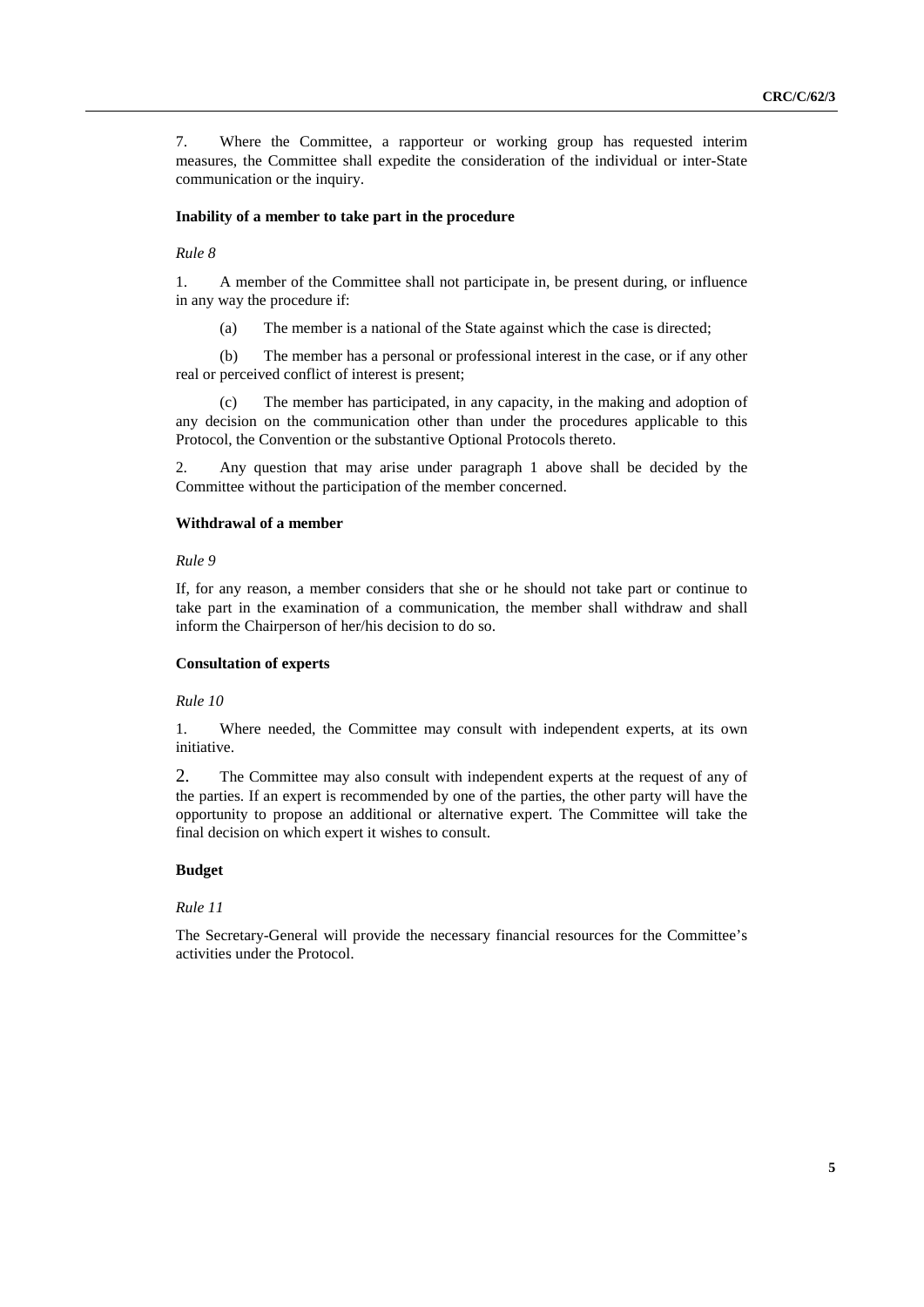# **Part two. Procedures for the consideration of individual communications received under the Optional Protocol on a communications procedure**

#### **Author(s) of communications**

#### *Rule 12*

In the present rules, the author(s) of an individual communication means the person(s) who is/are submitting the individual communication, whether the alleged victim(s) or not. The fact that the alleged victim(s) is/are represented does not mean that he/she/they cannot correspond with the Committee directly.

#### **Submission of communications**

#### *Rule 13*

1. Communications may be submitted by an individual or group of individuals, within the jurisdiction of a State party, claiming to be victim(s) of a violation of the provisions of the Convention and/or the substantive Optional Protocols thereto by this State party, regardless of whether their legal capacity is recognized in the State party against which the communication is directed.

2. Communications may also be submitted by their designated representatives, or by others acting on behalf of the alleged victim(s) with their express consent. Where there is a concern that representation, despite the victim's(s') consent may be a result of improper pressure or inducement, the Committee may instruct the Secretary-General to request additional information or documents, including from third party sources in accordance with rule 23, paragraph 1, of the present rules, that show that the submission of a communication on the alleged victim's(s') behalf is not a result of improper pressure or inducement and is in the best interests of the child. Any such request shall remain confidential and does not in any way imply that these third parties become a party to the proceedings.

3. Notwithstanding paragraph 2 of the present rule, communications may be submitted on behalf of the alleged victim(s) without such express consent, provided that the author(s) can justify her/his/their action and the Committee deems it to be in the best interests of the child. If possible, the alleged victim(s) on whose behalf the communication is presented may be informed of the communication and her/his/their views shall be given due weight in accordance with her/his/their age and maturity.

#### **Principle of information**

#### *Rule 14*

1. The Committee, through the Secretary-General, shall provide prompt and adequate information to author(s) on the timing and progress of the proceedings as well as on the decision regarding their case, when necessary. The information will be provided in an appropriate and accessible format for adults and children alike, adapted, to the extent possible, to the age and maturity of the author(s).

2. Any request from the Committee for further clarification and information, throughout the proceedings, shall be made in a format/formats appropriate and accessible to adults and children alike, to the extent possible, in view of the age and maturity of the child(ren), even if the latter is/are represented by an adult.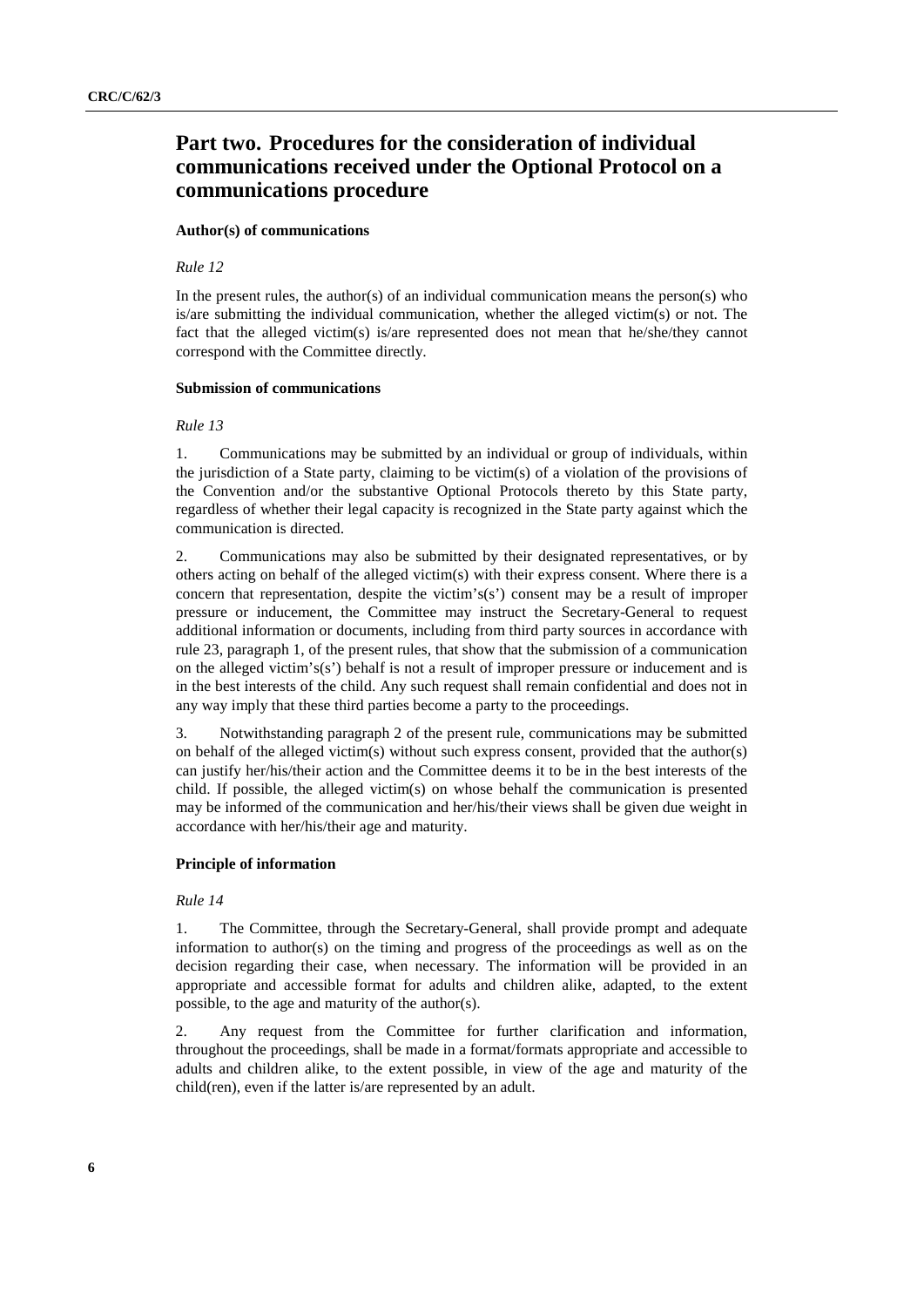#### **Request for clarification or additional information**

#### *Rule 15*

1. The Secretary-General may request where necessary clarification from the author(s) and/or alleged victim(s) of a communication, including:

(a) The name, address, date of birth of the author(s) and/or alleged victim(s) and verification of the author's(s')/ alleged victim's(s') identity(ies);

A confirmation of representation for the author(s) if the author(s) submit(s) the communication on behalf of the alleged victim(s);

(c) Information on how the action or inaction of a State party has had an adverse effect on the child(ren);

(d) Whether the communication is in the child's best interests;

(e) Whether the author(s) and/or alleged victim(s) wish their identity(ies) to be revealed in the Committee's final decision pursuant to article 4, paragraph 2, of the Protocol;

(f) The name of the State party against which the communication is directed;

- (g) The object of the communication;
- (h) The facts of the claim;

(i) Steps taken to exhaust all available domestic remedies or information on why the author(s) consider the domestic remedies unreasonably prolonged or not likely to bring effective relief;

The extent to which the same matter has been or is being examined under another procedure of international investigation or settlement;

(k) The provision(s) of the Convention and/or the substantive Optional Protocols thereto alleged to have been violated.

2. When requesting clarification or additional information, the Secretary-General shall, in an appropriate and accessible format, indicate a reasonable time limit within which such information should be submitted. Such time limit may be extended in appropriate circumstances.

3. The Committee may adopt an appropriate and accessible format, adapted, to the extent possible, to the age and maturity of the child, to facilitate requests for clarification or additional information from the author(s) and/or alleged victim(s) of a communication. When choosing the format, the Committee will have regard to the principles of articles 2 and 3 of the Protocol, in particular to prevent improper pressure or inducement of the child. It may also include a set of specific questions on whether the communication is in the child's best interests.

#### **Transmission of communications to the Committee**

#### *Rule 16*

1. The Secretary-General shall bring to the attention of the Committee, in accordance with the present rules, communications that are, or appear to be, submitted for consideration by the Committee under article 5 of the Optional Protocol on a communications procedure.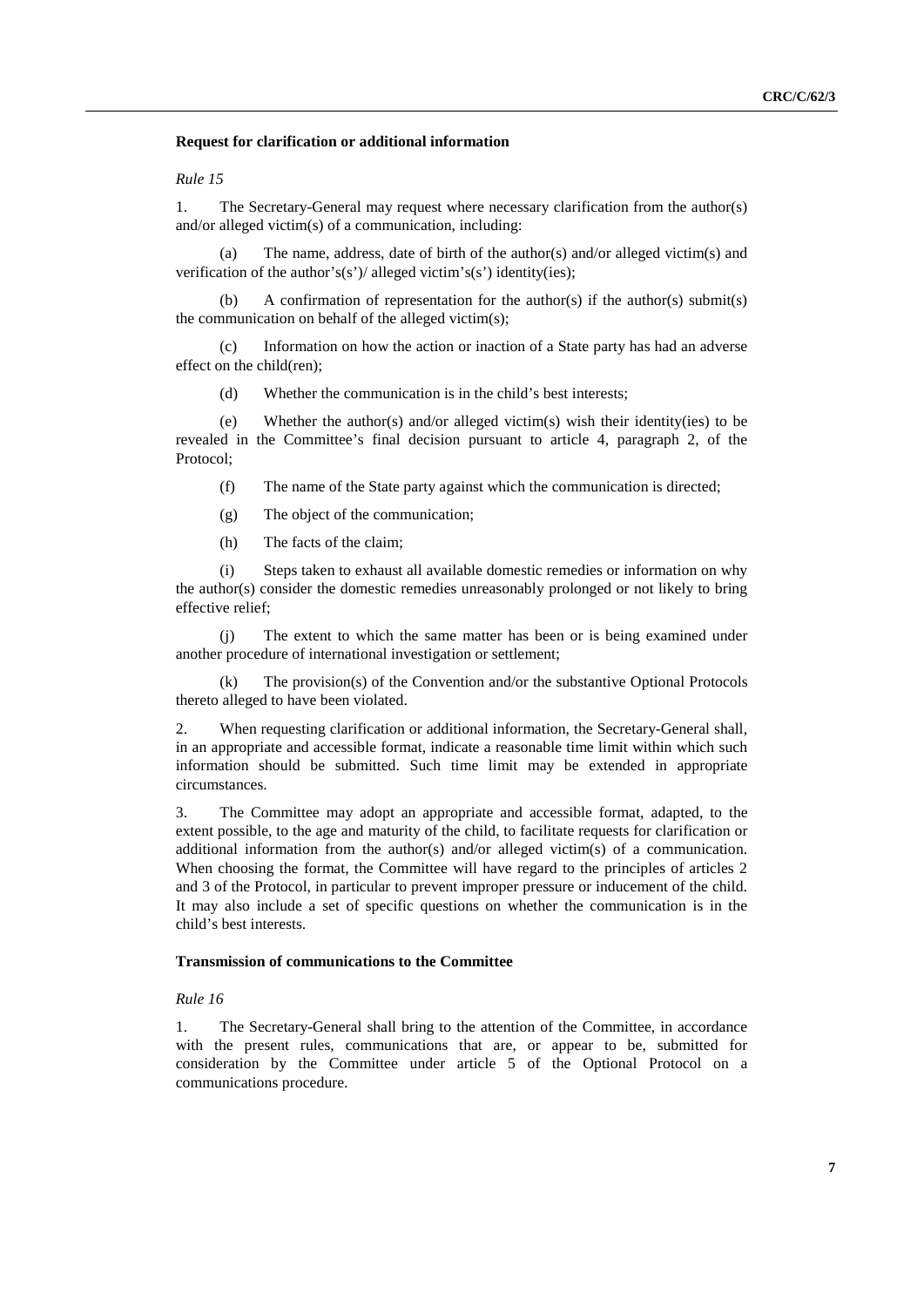2. The Secretary-General may request clarification from the author(s) of a communication as to whether the communication is meant to be addressed to the Committee for consideration under article 5 of the Protocol. Where there is doubt as to the wish of the author(s), the Secretary-General will bring the communication to the attention of the Committee.

3. No communication shall be received by the Committee if:

(a) It concerns a State that is not party to the Protocol;

(b) In accordance with article 1, paragraph 2, of the Protocol, it concerns violations of rights set forth in an instrument to which the State is not a party;

(c) It is anonymous;

(d) It is not in writing. This is without prejudice to non-written materials that could be provided to supplement the written submissions;

(e) It constitutes an abuse of the right of submission of such communications or is incompatible with the provisions of the Convention and/or the substantive Optional Protocols thereto;

(f) The same matter has already been examined by the Committee or has been or is being examined under another procedure of international investigation or settlement;

(g) All available domestic remedies have not been exhausted. This rule shall not apply where the application of the remedies is unreasonably prolonged or unlikely to bring effective relief;

(h) It is manifestly ill-founded or not sufficiently substantiated;

(i) It concerns facts that occurred prior to the entry into force of the present Protocol for the State party concerned, unless those facts continued after that date; and if it

(j) Is not submitted within one year after the exhaustion of domestic remedies, except in cases where the author(s) can demonstrate that it had not been possible to submit the communication within that time limit.

#### **Order of communications**

*Rule 17*

1. The Committee shall generally deal with communications in the order in which they are received by the Secretary-General, unless the Committee decides otherwise, having regard, inter alia, to the urgency of the issues raised.

2. The Committee may decide to consider two or more communications jointly.

3. The Committee may divide a communication and consider its parts separately, if it sets forth distinct facts, or if it refers to more than one person or to alleged violations not interconnected in time and place.

#### **Procedures with regard to communications received**

*Rule 18*

1. Unless the Committee considers a communication inadmissible without reference to the State party concerned, the Committee shall, as soon as possible after the receipt of a communication, transmit it confidentially to the State party concerned and request that the State party provide written observations and comments.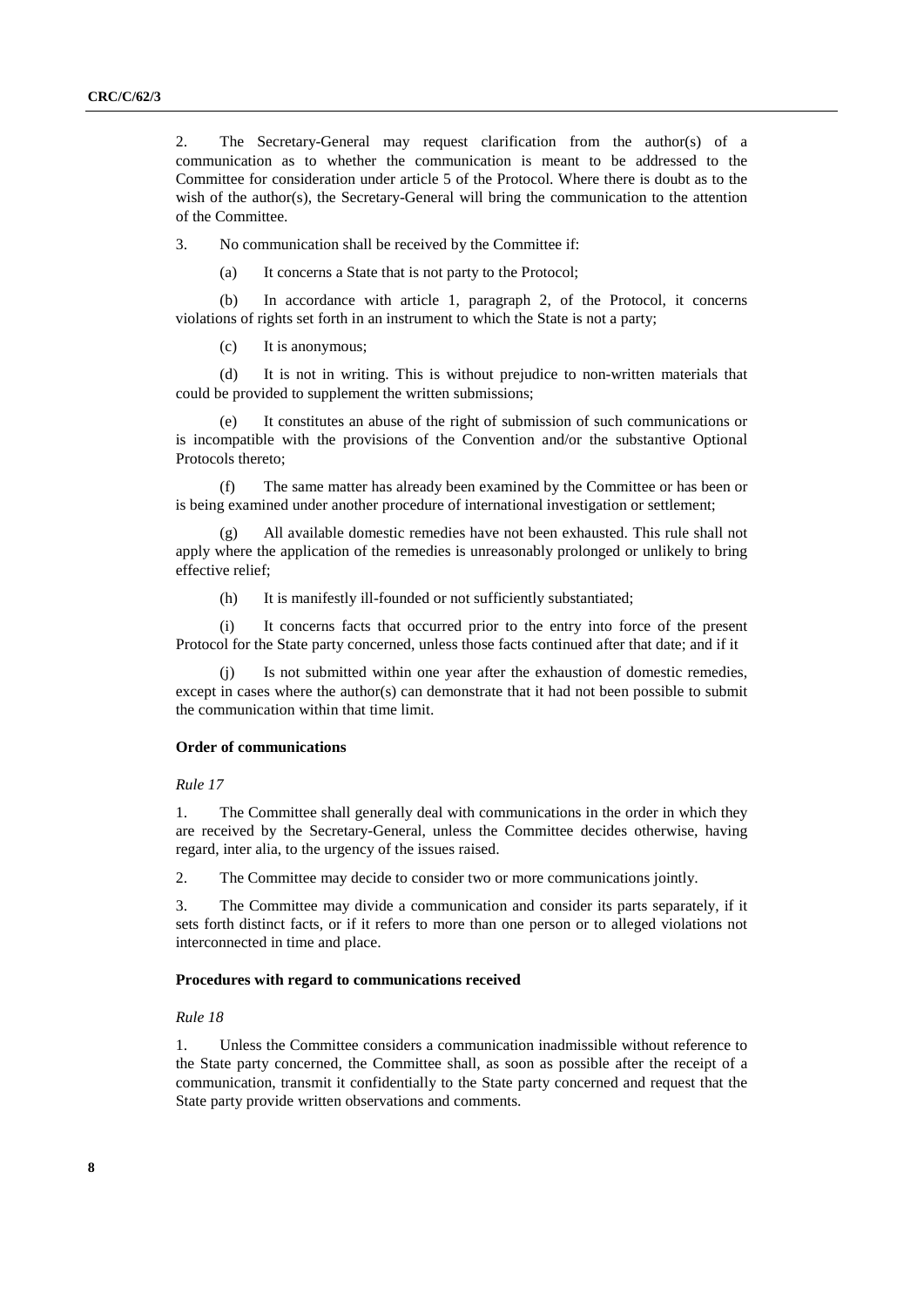2. Any request made in accordance with paragraph 1 of the present rule shall include a statement indicating that such a request does not imply that a decision has been reached on the question of the admissibility or the merits of the communication.

3. As soon as possible and within six months after receipt of the Committee's request under the present rule, the State party shall submit to the Committee written explanations or statements that relate to the admissibility and the merits of the communication, as well as to any remedy that may have been provided in the matter.

4. The Committee may request written explanations or statements that relate only to the admissibility of a communication but, in such cases, the State party may nonetheless submit written explanations or statements that relate to both the admissibility and the merits of a communication as soon as possible and within six months of the Committee's request.

5. A State party that has received a request for a written reply in accordance with paragraph 1 of the present rule may submit a request in writing that the communication be rejected as inadmissible, setting out the grounds for such inadmissibility, provided that such a request is submitted to the Committee as soon as possible and within two months of the request made under paragraph 1.

6. On the basis of the information provided by the State party to support its request under paragraph  $5$  of the present rule and comments by the author(s) thereon, the Committee may decide to consider the admissibility separately from the merits.

7. A submission by the State party of a request in accordance with paragraph 5 of the present rule shall not extend the period of six months given to the State party to submit its written explanations or statements, unless the Committee decides to consider the admissibility separately from the merits.

8. If the State party concerned disputes the allegations of the author(s), in accordance with article 7, paragraph 1 (e), of the Protocol, that all available and effective domestic remedies have been exhausted, the State party shall give details of the effective remedies available to the alleged victim(s) in the particular circumstances of the case.

9. The Committee may request the State party or the author(s) of the communication to submit, within fixed time limits, additional written explanations or observations relevant to the issues of the admissibility or the merits of a communication.

10. The Secretary-General shall transmit to each party the submissions made by the other party pursuant to the present rule, as well as any other documentation submitted to the Committee. Each party shall be afforded an opportunity to comment on those submissions within fixed time limits. Non-receipt of such comments within the established time limit shall not generally delay the consideration of the communication.

#### **Oral hearing**

#### *Rule 19*

1. The Committee may decide to invite the author(s) and/or alleged victim(s) as well as representatives of the State party concerned in order to provide, in person or by way of video or teleconference, further clarifications or to answer questions on the merits of the communication, provided that the Committee deems it to be in the best interests of the child(ren). Any hearing shall be conducted in a closed meeting. The hearings of alleged victims(s) will not be conducted in the presence of State representatives, unless the alleged victim(s) so request and the Committee deems it in the best interests of the child(ren). The Committee shall guarantee child-sensitive procedures at hearings of the alleged victim(s) and it shall ensure that the views of the alleged victim(s) are given due weight in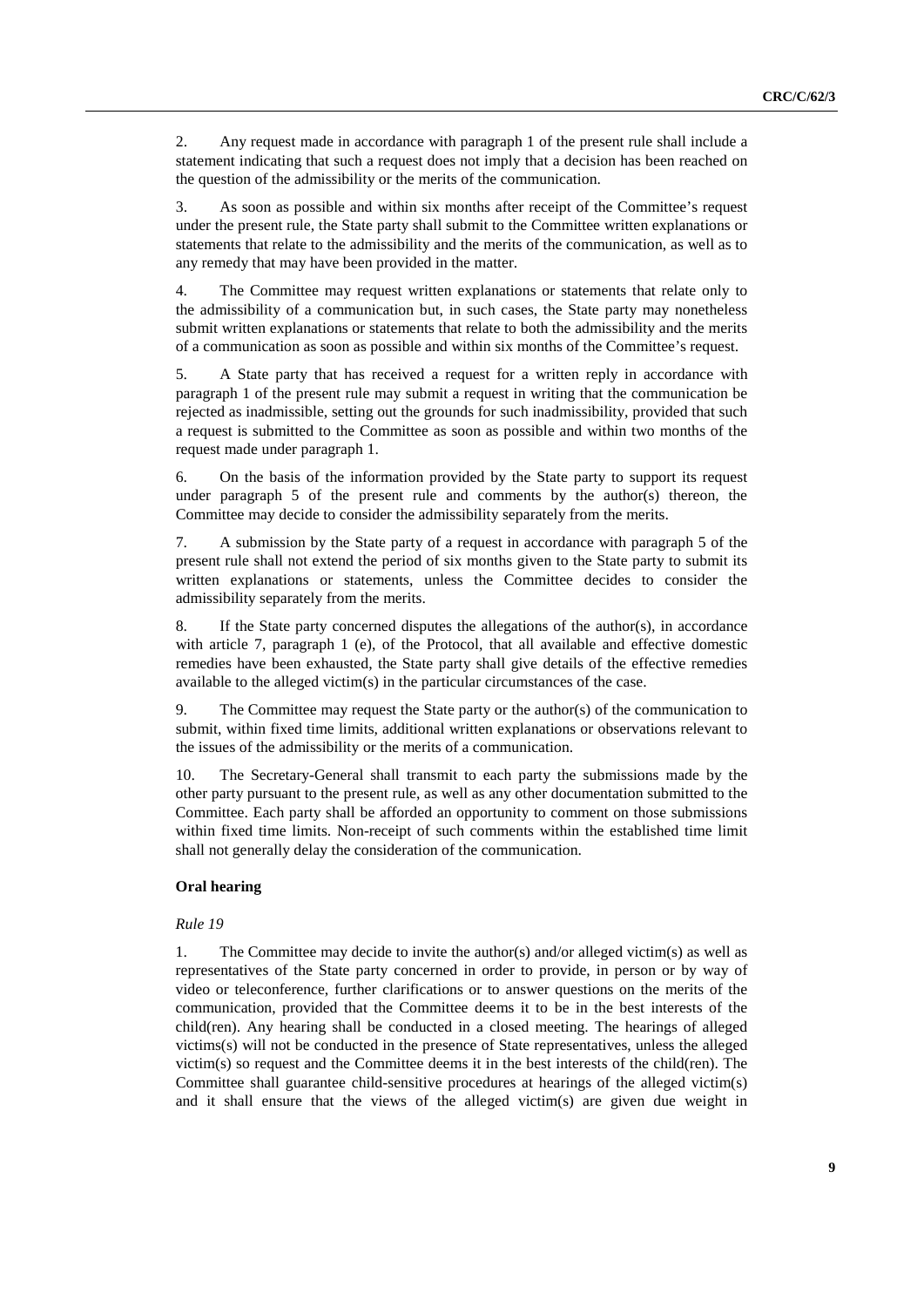accordance with their age and maturity. The non-appearance of a party will not prejudice the consideration of the case.

2. Information that a hearing will take or has taken place and the contents thereof will be transmitted to the other party, who will be allowed to make appropriate submissions.

#### **Admissibility of communications**

#### *Rule 20*

1. The Committee shall as quickly as possible, by a simple majority and in accordance with the following rules, decide whether the communication is admissible or not under the Protocol.

2. The decision to declare a communication admissible may be taken by a working group established under the present rules provided that all its members so agree.

3. A working group, established under the present rules, may declare a communication inadmissible provided that all its members so decide. Its decision is to be transmitted to the Committee plenary, which may confirm it without formal discussion, unless a Committee member requests such discussion.

4. Where a communication is brought to the Committee on behalf of a child or a group of children without evidence of her/his/their consent, after consideration of the particular circumstances of the case and the information provided, the Committee may decide that it is not in the best interests of the child(ren) concerned to examine the communication.

#### **Inadmissible communications**

#### *Rule 21*

1. Where the Committee decides that a communication is inadmissible, it shall, through the Secretary-General, without delay, communicate to the extent possible in an adapted and accessible format its decision and the reasons for that decision to the author(s) of the communication and to the State party concerned.

2. A decision of the Committee declaring a communication inadmissible may be reviewed by the Committee upon receipt of a written request submitted by or on behalf of the author(s) indicating that the reasons for inadmissibility no longer apply.

#### **Communications declared admissible prior to the submission of the State party's observations on merits**

#### *Rule 22*

1. Decisions declaring a communication admissible prior to the submission of the State party's observations on merits, in accordance with rule 18, paragraph 6, of the present rules, shall be transmitted, through the Secretary-General, to the author(s) of the communication and to the State party concerned.

2. The Committee may revoke its decision that a communication is admissible in the light of any explanation or statements submitted by the State party and/or the author(s).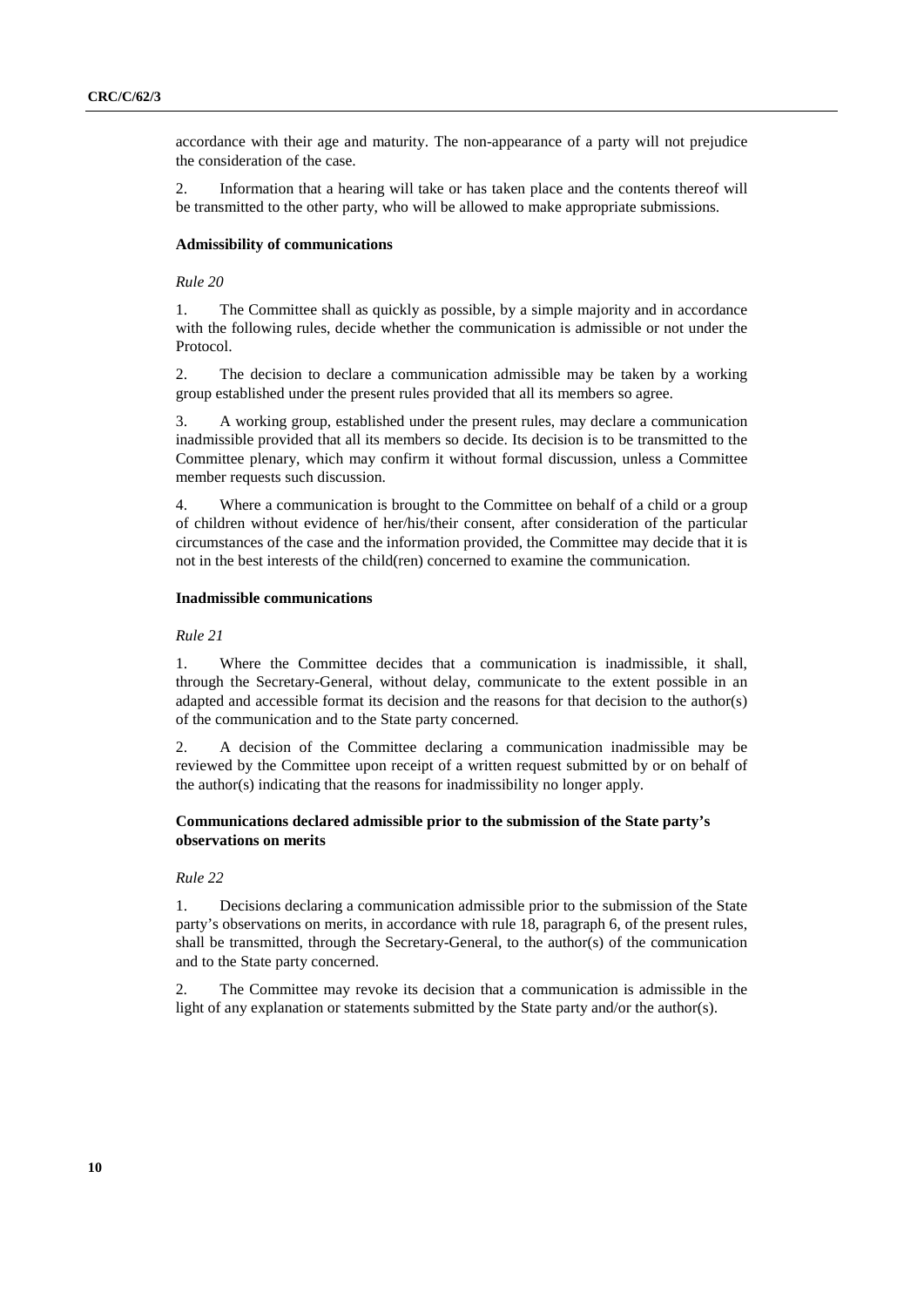#### **Examination of communications on their merits**

#### *Rule 23*

1. At any time after the receipt of a communication and before a determination on the merits has been reached, the Committee may consult or receive, as appropriate, relevant documentation emanating from all other United Nations organs, bodies, specialized agencies, funds, programmes and mechanisms, including the other treaty bodies instituted by international instruments and the special procedures of the United Nations, and other international organizations, including from regional human rights systems, as well as nongovernmental organizations, National Human Rights Institutions and other relevant specialized institutions mandated to promote and protect the rights of the child, and all relevant State institutions, agencies or offices that may assist in the examination of the communication.

2. The Committee shall formulate its Views on the communication in the light of all documentation submitted to it by the author(s) of the communication, by the State party concerned, or by any other sources referred to in paragraph 1 of the present rule, provided that this information has been duly transmitted to the parties concerned and that each party has been afforded an opportunity to comment thereon within fixed time limits.

3. Consideration by the Committee of information submitted by third parties, pursuant to paragraph 2 of the present rule, does not in any way imply that these third parties become a party to the proceedings.

4. The Committee may refer any communication to a working group to make recommendations to the Committee on the merits of the communication.

#### **Individual opinions**

#### *Rule 24*

Any member of the Committee who has participated in the decision may request that the text of her or his individual opinion be appended to the Committee's decision or Views. The Committee may fix time limits for the submission of such individual opinions.

#### **Friendly settlement**

#### *Rule 25*

1. At the request of any of the parties pursuant to article 9 of the Protocol, at any time after receipt of a communication and before a determination on the merits has been reached, the Committee shall make available its good offices to the parties with a view to reaching a friendly settlement of the matter said to amount to a violation of the Convention and/or the substantive Optional Protocols thereto and submitted for consideration under the Protocol, on the basis of respect for the obligations set forth in the Convention and/or the substantive Optional Protocols thereto.

2. The friendly settlement procedure shall be conducted on the basis of consent of the parties.

3. The Committee may designate one or more of its members to facilitate negotiations between the parties.

4. The friendly settlement procedure shall be confidential and without prejudice to the parties' submissions to the Committee. No written or oral communication and no offer or concession made in the framework of the attempt to secure a friendly settlement may be used against the other party in the communication proceedings before the Committee.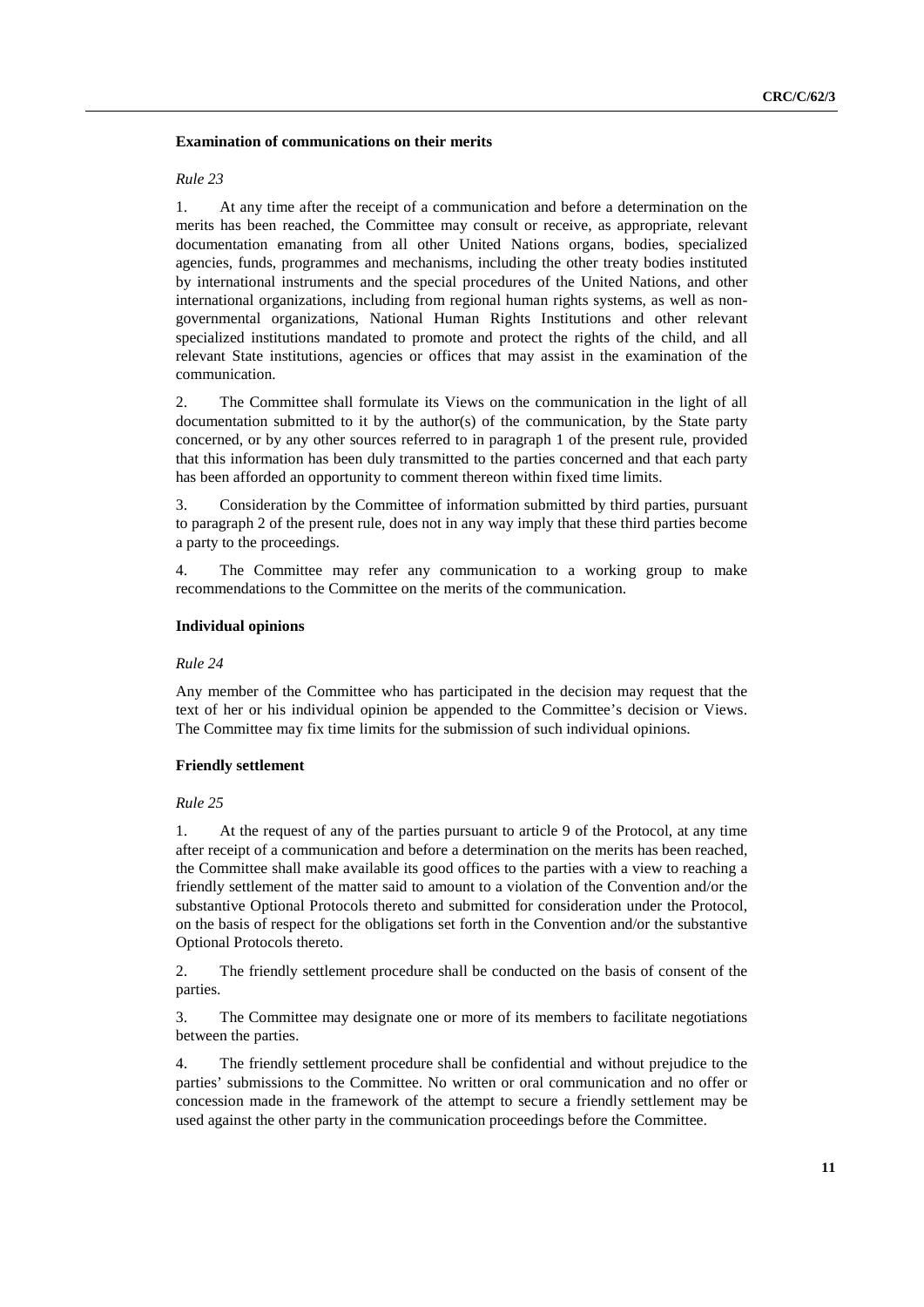5. The Committee may terminate its facilitation of the friendly settlement procedure if it concludes that the matter is not susceptible to reaching a resolution or any of the parties does not consent to its application, decides to discontinue it, or does not display the requisite will to reach a friendly settlement based on respect for the obligations set forth in the Convention and/or the substantive Optional Protocols thereto.

6. Once both parties have expressly agreed to a friendly settlement, the Committee shall adopt a decision with a statement of the facts and of the solution reached. Prior to adopting that decision, the Committee shall ascertain whether the author(s) of the communication have consented to the friendly settlement agreement. In all cases, the friendly settlement must be based on respect for the obligations set forth in the Convention and/or the substantive Optional Protocols thereto. The Committee will not accept any friendly settlement that is not based on respect for the obligations set forth in the Convention and/or the substantive Optional Protocols thereto.

7. If no friendly settlement is reached, the Committee shall continue the examination of the communication in accordance with the present rules.

#### **Discontinuation of communications**

#### *Rule 26*

The Committee may discontinue the consideration of a communication, when, inter alia, the reasons for its submission for consideration under the Convention and/or the substantive Optional Protocols thereto have become moot.

#### **The Committee's decisions on the admissibility, pursuant to a friendly settlement and Views on the merits**

#### *Rule 27*

1. The Committee's decisions on admissibility or inadmissibility of a communication, its decisions closing its consideration of a communication following a friendly settlement and its Views on the merits shall be written in accessible language, adapted, to the extent possible, to the age and maturity of the alleged victim(s).

2. The Committee shall not decide on the merits of the communication without having considered the applicability of all of the admissibility grounds referred to in article 7 of the Optional Protocol.

3. Without delay, the Committee shall, through the Secretary-General, communicate its decisions and Views to the State party concerned and to the author(s) of the communication. In its decisions or Views, the Committee may indicate that they shall be transmitted to third parties and that they will be made public.

4. In the event that the Committee finds that the State party has violated its obligations under the Convention or its substantive Optional Protocols to which the State is party, it will make recommendations on the remedies for the alleged victim(s), such as, inter alia, rehabilitation, reparation, financial compensation, guarantee of non-repetition, requests to prosecute the perpetrator(s), as well as indicate the time limit for their application. The Committee may also recommend that the State party take legislative, institutional or any other kind of general measures to avoid the repetition of such violations.

5. The Committee shall include summaries of its decisions on admissibility or inadmissibility of a communication, its decisions closing its consideration of a communication following a friendly settlement and its Views on the merits in its report under article 44, paragraph 5, of the Convention and article 16 of the Protocol.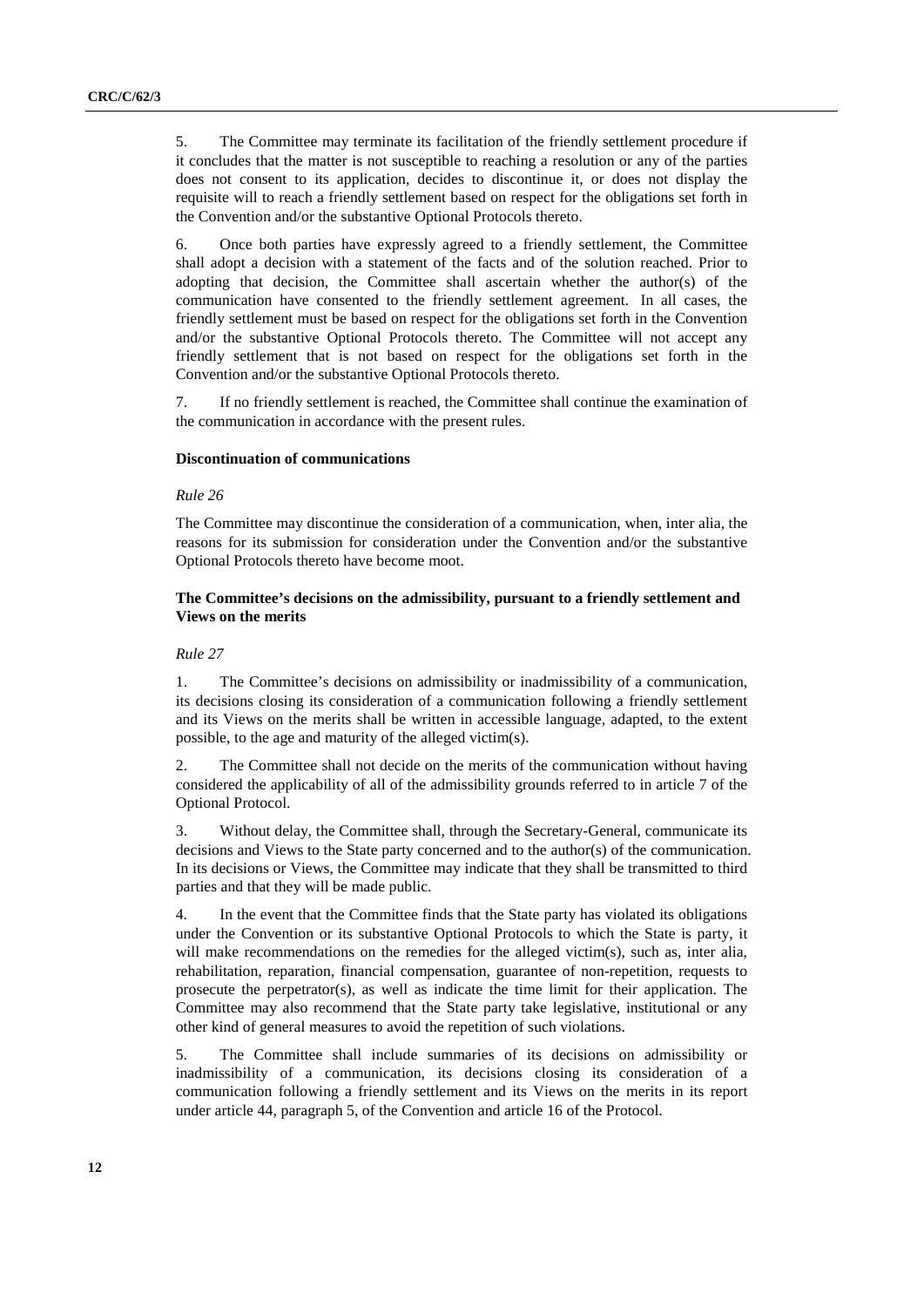#### **Follow-up to Views of the Committee and friendly settlement agreements**

#### *Rule 28*

1. As soon as possible and within six months of the Committee's transmittal of its Views on a communication or decision that a friendly settlement has closed its consideration of a communication, the State party concerned shall submit to the Committee a written response, which shall include information on action taken, if any, in the light of the Views and recommendations of the Committee or a friendly settlement agreement.

2. After the six-month period referred to in paragraph 1 of the present rule, the Committee may invite the State party concerned, the author(s) or any other relevant actor to submit further information about any measures the State party has taken in response to its Views or recommendations or in response to a friendly settlement agreement.

3. The Committee shall, through the Secretary-General, transmit the information received from the State party to the author(s) of the communication.

4. The Committee may request the State party to include information on any action taken in response to its Views, recommendations or decisions closing the consideration of a communication following a friendly settlement agreement in its subsequent reports under article 44 of the Convention, article 12 of the Optional Protocol on the sale of children, child prostitution and child pornography and article 8 of the Optional Protocol on the involvement of children in armed conflict.

5. The Committee shall designate for follow-up on Views or decisions closing the consideration of a communication following a friendly settlement in accordance with article 11 of the Protocol a rapporteur or working group to ascertain the measures taken by the State party to give effect to the Committee's Views, recommendations or decisions closing its consideration following a friendly settlement agreement.

6. A rapporteur or working group may make such contacts and take such action as may be appropriate for the due performance of their assigned functions and shall make such recommendations for further action by the Committee as may be necessary.

7. In addition to written representations and meetings with duly accredited representatives of the State party, a rapporteur or working group may seek information from the author(s) of the communications and other relevant sources.

8. A rapporteur or working group shall report to the Committee on follow-up activities at each session of the Committee.

9. The Committee shall include information on follow-up activities and, where appropriate, a summary of the explanations and statements of the State party concerned and the Committee's own suggestions and recommendations in its report under article 44, paragraph 5, of the Convention and article 16 of the Protocol.

#### **Confidentiality of communications**

*Rule 29* 

1. Communications submitted under the Protocol shall be examined by the Committee in closed meetings.

2. All working documents prepared by the Secretary-General for the Committee shall be confidential unless the Committee decides otherwise.

3. The Secretary-General or the Committee shall not make public any communication, submissions or information relating to a communication prior to the date on which a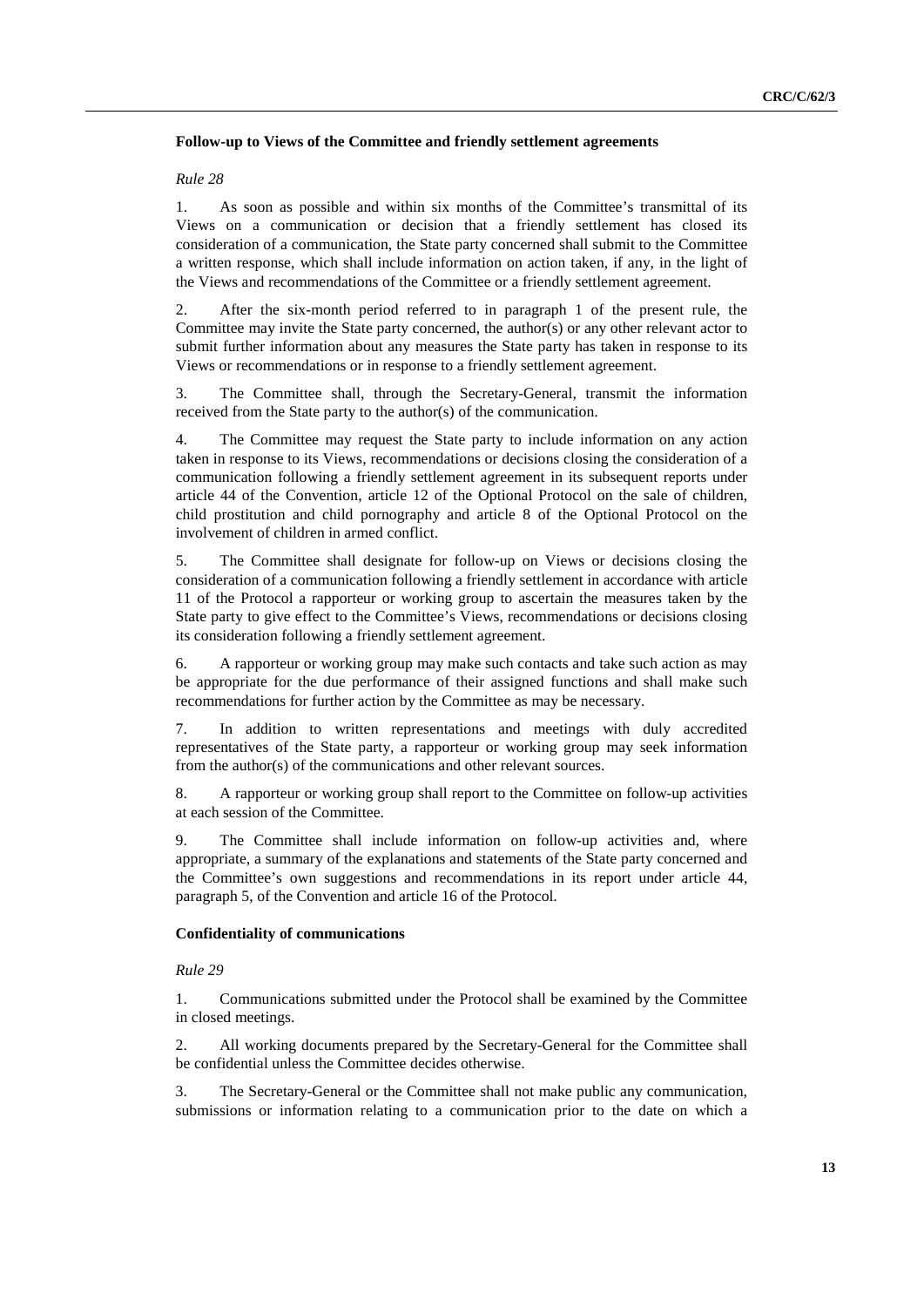decision on inadmissibility, Views or decisions closing its consideration following a friendly settlement agreement is/are issued.

4. The names of the author(s) and/or alleged victim(s) of a communication shall not be published in the Committee's inadmissibility decision, Views or decisions closing its consideration following a friendly settlement agreement, except where, in view of the age and maturity of the victim(s), express consent may be provided to publish their names.

5. The Committee may request the author(s) of a communication or the State party concerned to keep confidential the whole or part of any submission or information relating to the proceedings.

6. Subject to article 4, paragraph 2, of the Protocol and paragraphs 4 and 5 of the present rule, nothing in this rule shall affect the right of the author(s) or the State party concerned to make public any submission or information bearing on the proceedings.

7. Subject to article 4, paragraph 2, of the Protocol and paragraphs 4 and 5 of the present rule, the Committee's decisions on inadmissibility, Views and decisions closing its consideration following a friendly settlement agreement shall be made public.

8. The Secretary-General shall be responsible for the distribution, without delay, of the Committee's final decisions on inadmissibility, Views or decisions closing its consideration following a friendly settlement agreement to the author(s) and the State party concerned.

9. Unless the Committee decides otherwise, and subject to article 4, paragraph 2, of the Protocol, information related to follow-up to the Committee's Views and recommendations and decisions closing its consideration following a friendly settlement agreement shall not be confidential.

### **Part three. Proceedings under the inquiry procedure of the Optional Protocol**

#### **Applicability**

#### *Rule 30*

Rules 30 to 42 of the present rules shall not be applied to a State party which, in accordance with article 13, paragraph 7, of the Protocol, declared at the time of ratification of or accession to the Protocol that it does not recognize the competence of the Committee as provided for in article 13 thereof, unless that State party has subsequently withdrawn its declaration in accordance with article 13, paragraph 8, of the Protocol.

#### **Transmission of information to the Committee**

#### *Rule 31*

1. In accordance with the present rules, the Secretary-General shall bring to the Committee's attention reliable information that is or appears to be submitted for the Committee's consideration under article 13, paragraph 1, of the Protocol, indicating grave or systematic violations by a State party of any of the rights set forth in the Convention or in the substantive Optional Protocols thereto.

2. The Committee may, on its own initiative, in case of reliable information on the existence of grave and systematic violations against children in a State party, initiate an inquiry.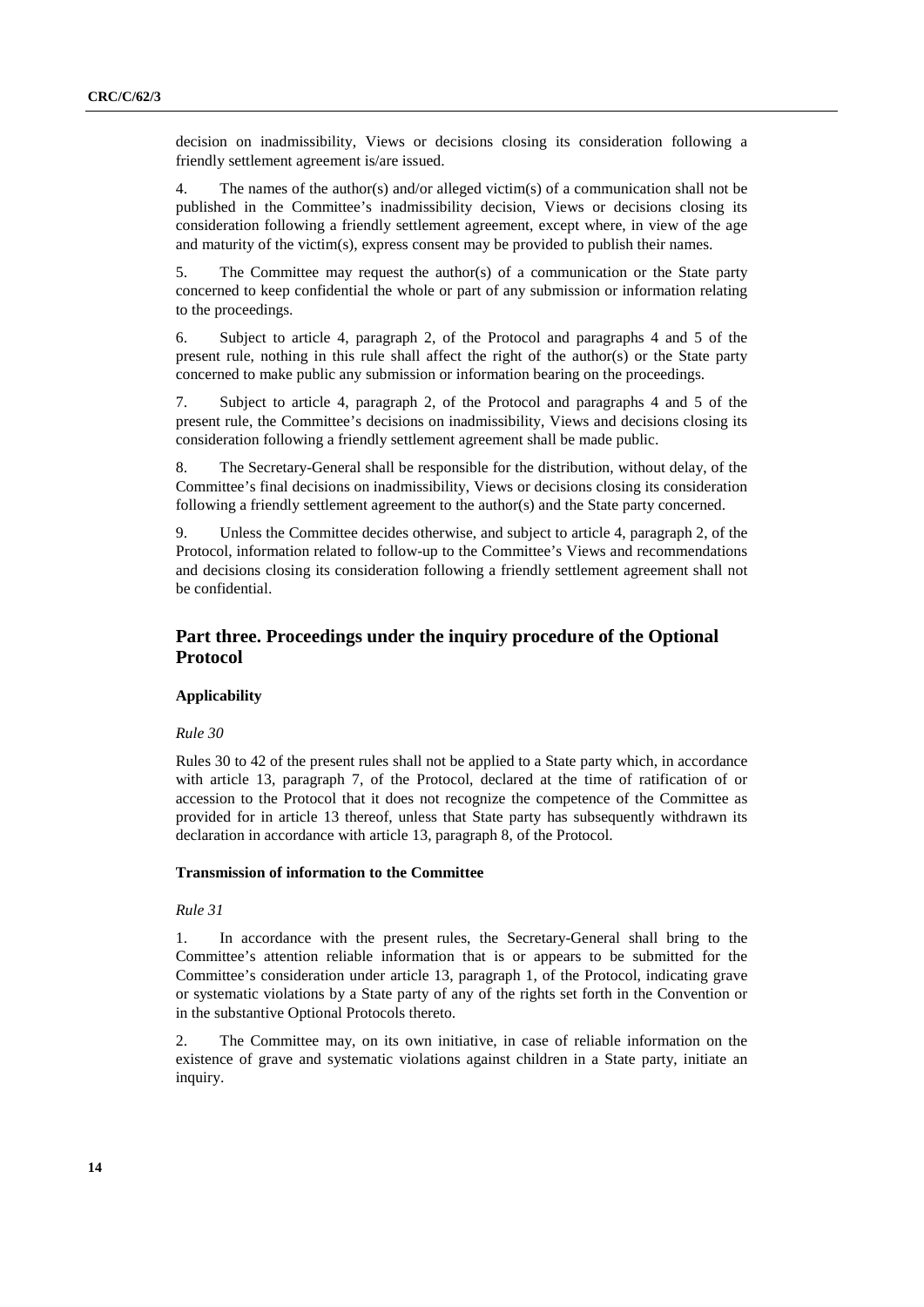#### **Summary of information**

#### *Rule 32*

The Secretary-General, as appropriate, shall prepare and circulate to the members of the Committee a brief summary of the information submitted in accordance with rule 2 of the present rules.

#### **Confidentiality**

*Rule 33*

1. All documents and proceedings of the Committee relating to the conduct of the inquiry shall remain confidential, without prejudice to the provisions of article 13, paragraph 6, of the Protocol.

2. Meetings of the Committee, during which inquiries under article 13 of the Protocol are considered, shall be closed.

#### **Preliminary consideration of the information by the Committee**

*Rule 34*

1. The Committee may, through the Secretary-General, ascertain the reliability of the information and/or the sources of the information brought to its attention under article 13 of the Protocol. It may seek to obtain additional relevant information substantiating the facts of the situation.

2. The Committee shall determine whether the information received contains reliable information indicating grave or systematic violations of rights set forth in the Convention or in the substantive Optional Protocols thereto by the State party concerned.

3. The Committee may designate one or more of its members to assist it in carrying out its duties under the present rule.

#### **Examination of information**

#### *Rule 35*

1. If the Committee is satisfied that the information received is reliable and appears to indicate grave or systematic violations of rights set forth in the Convention or in the substantive Optional Protocols thereto by the State party concerned the Committee shall invite the State party, through the Secretary-General, to cooperate in the examination and, to this end, to submit observations without delay with regard to the information concerned.

2. The Committee shall take into account any observations that may be submitted by the State party concerned, as well as any other relevant information.

3. The Committee may decide to obtain additional information, inter alia, from the following:

- (a) Representatives of the State party concerned;
- (b) Governmental organizations;

(c) United Nations bodies, specialized agencies, funds, programmes and mechanisms;

(d) International organizations, including from regional human rights systems;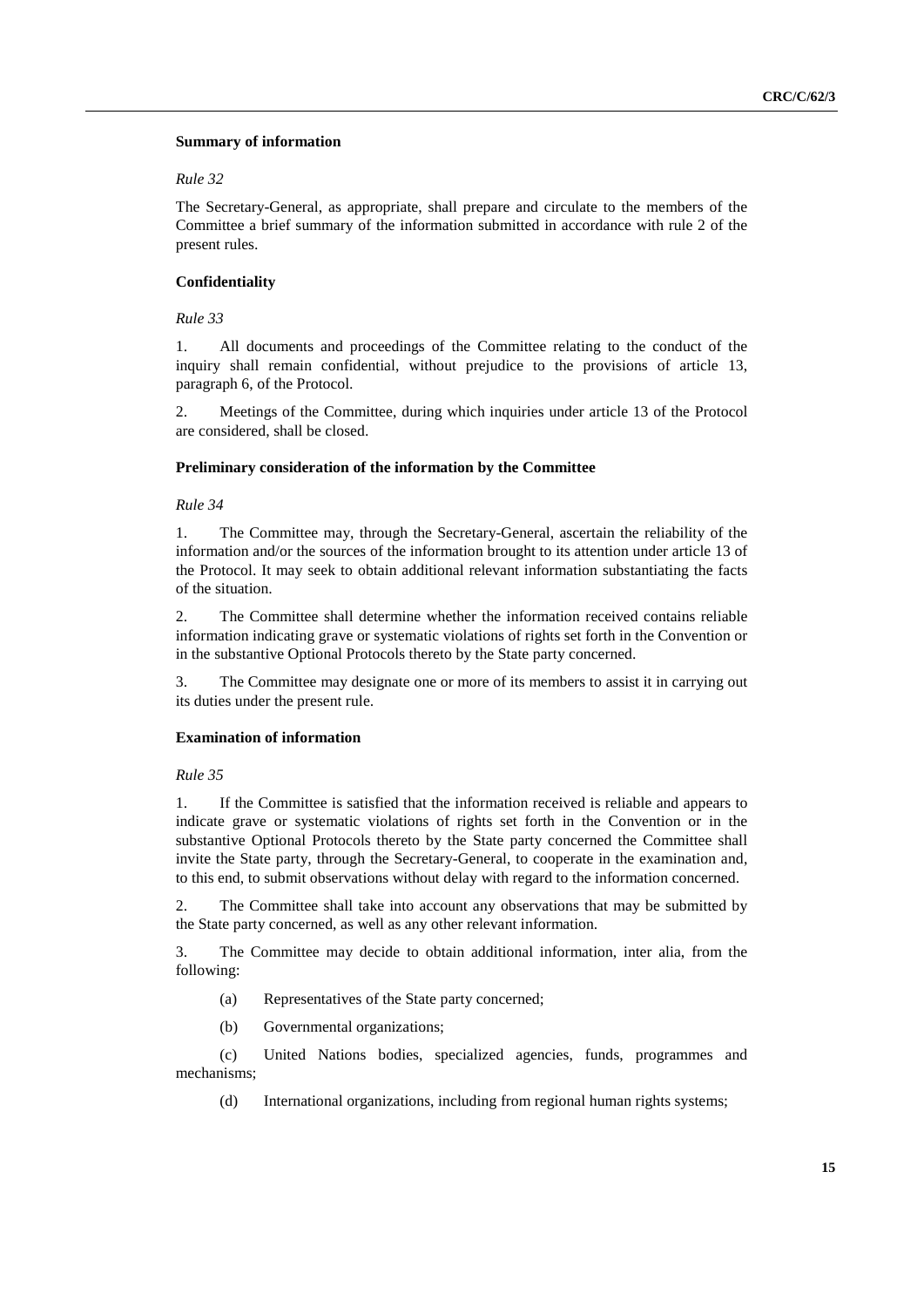(e) National Human Rights Institutions and other relevant specialized institutions mandated to promote and protect the rights of the child;

- (f) Non-governmental organizations;
- (g) Individuals, including children.

4. The Committee shall decide the form and manner in which such additional information will be obtained.

#### **Establishment of an inquiry**

#### *Rule 36*

1. Taking into account any observations that may have been submitted by the State party concerned, as well as other reliable information, the Committee may designate one or more of its members to conduct an inquiry and to report urgently to the Committee.

2. An inquiry shall be conducted confidentially and in accordance with any modalities determined by the Committee.

3. Taking into account the Convention, the three Optional Protocols and the present rules of procedure, the member(s) designated by the Committee to conduct the inquiry shall determine their own methods of work.

4. During the period of the inquiry, the Committee may defer the consideration of any report that the State party concerned may have submitted pursuant to article 44 of the Convention, article 12 of the Optional Protocol on the sale of children, child prostitution and child pornography and article 8 of the Optional Protocol on the involvement of children in armed conflict.

#### **Cooperation of the State party concerned**

*Rule 37*

1. The Committee shall seek the cooperation of the State party concerned at all stages of an inquiry.

2. The Committee may request the State party concerned to nominate a representative to meet with the member(s) designated by the Committee.

3. The Committee may request the State party concerned to provide the member(s) designated by the Committee with any information that they or the State party may consider relevant to the inquiry.

#### **Visits**

#### *Rule 38*

1. Where warranted and with the consent of the State party, the inquiry may include a visit to the territory of the State party concerned.

2. If the State party concerned agrees to the visit, the Committee and the State party shall work together to define the modalities of the visit and the State party shall provide the Committee with all the facilities needed for the successful completion of the visit, including free access to information, organizations, places and persons of interest.

3. The Committee shall inform the State party concerned of its wishes regarding the timing of the visit and the facilities required to allow the member(s) designated by the Committee to conduct the inquiry to carry out her/his/their task.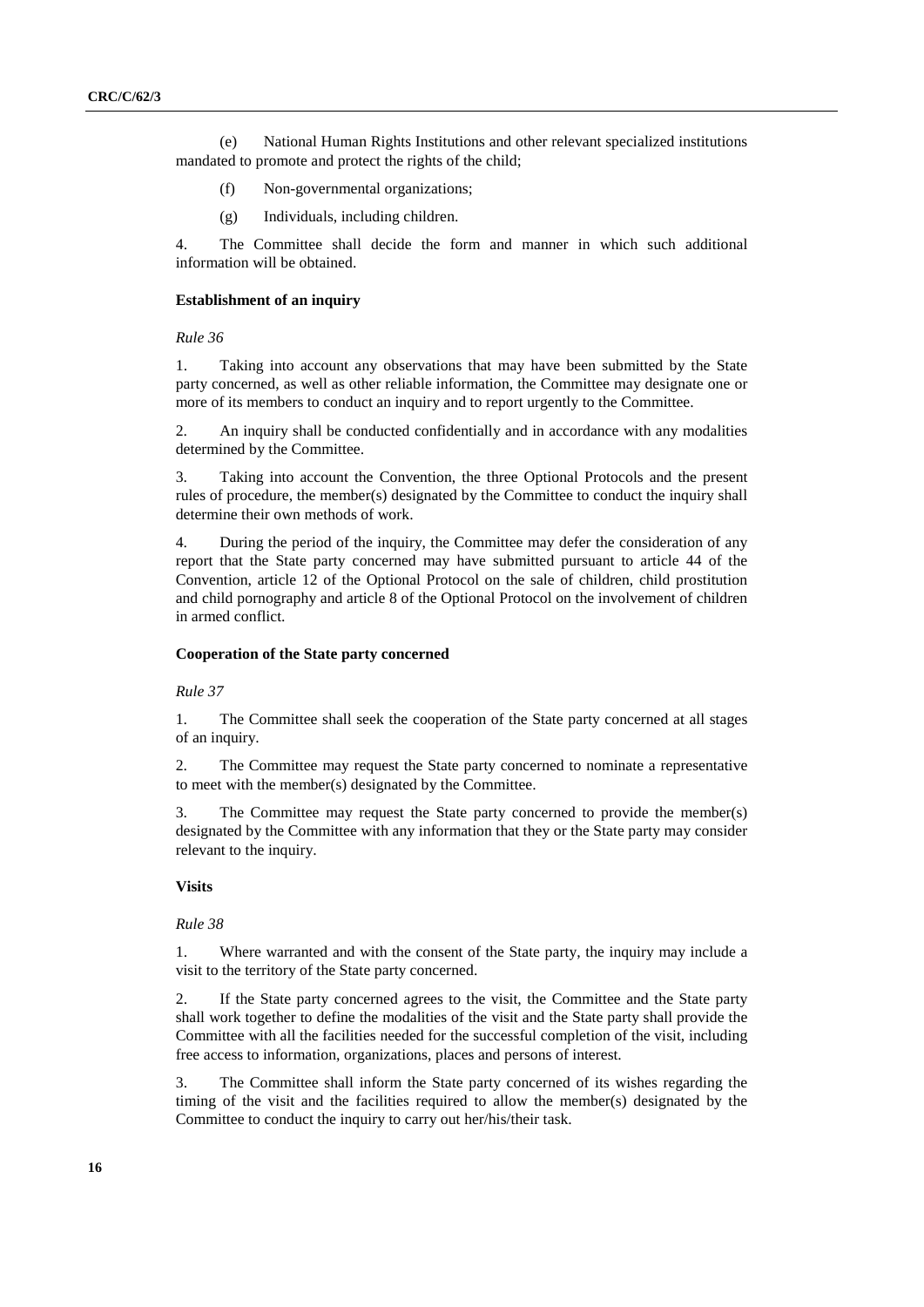#### **Hearings**

*Rule 39*

1. During the visits, the designated member(s) of the Committee may conduct hearings in order to determine facts or issues relevant to the inquiry.

2. The conditions and guarantees concerning any hearings held in accordance with paragraph 1 of the present rule shall be established by the designated member(s) of the Committee visiting the State party. In so doing, the member(s) shall be guided by the principles in article 2 of the Protocol.

3. If a child or children is/are heard, the designated member(s) of the Committee shall guarantee child-sensitive procedures at hearings, and in particular shall ensure that the child(ren) are heard separately, and that her/his/their views are given due weight in accordance with her/his/their age and maturity.

#### **Assistance during an inquiry**

*Rule 40*

1. In addition to the staff and facilities that shall be provided by the Secretary-General in connection with an inquiry, including during a visit to the State party concerned, the designated member(s) of the Committee may, through the Secretary-General, invite interpreters and/or such persons with special competence in the fields covered by the Convention and its three Optional Protocols as are deemed necessary by the Committee to provide assistance at all stages of the inquiry.

2. Where such interpreters or other persons of special competence are not bound by the oath of allegiance to the United Nations, they shall be required to declare solemnly that they will perform their duties honestly, faithfully and impartially, and that they will respect the confidentiality of the proceedings.

#### **Transmission of findings, comments or recommendations**

*Rule 41*

1. After examining the findings of the designated member(s) submitted in accordance with rule 35 of the present rules, the Committee shall transmit the findings, through the Secretary-General, to the State party concerned, together with any comments and recommendations.

2. Such transmission of findings, comments and recommendations is without prejudice to article 13, paragraph 6, of the Protocol.

3. The State party concerned shall submit its observations on the findings, comments and recommendations to the Committee, through the Secretary-General, as soon as possible and within six months of their receipt.

#### **Follow-up action**

#### *Rule 42*

The Committee may, if necessary, after the end of the period of six months referred to in article 13, paragraph 5, of the Protocol, invite the State party concerned, through the Secretary-General, to inform it of any measures taken and envisaged in response to an inquiry and to include, in its subsequent reports under article 44 of the Convention, article 12 of the Optional Protocol on the sale of children, child prostitution and child pornography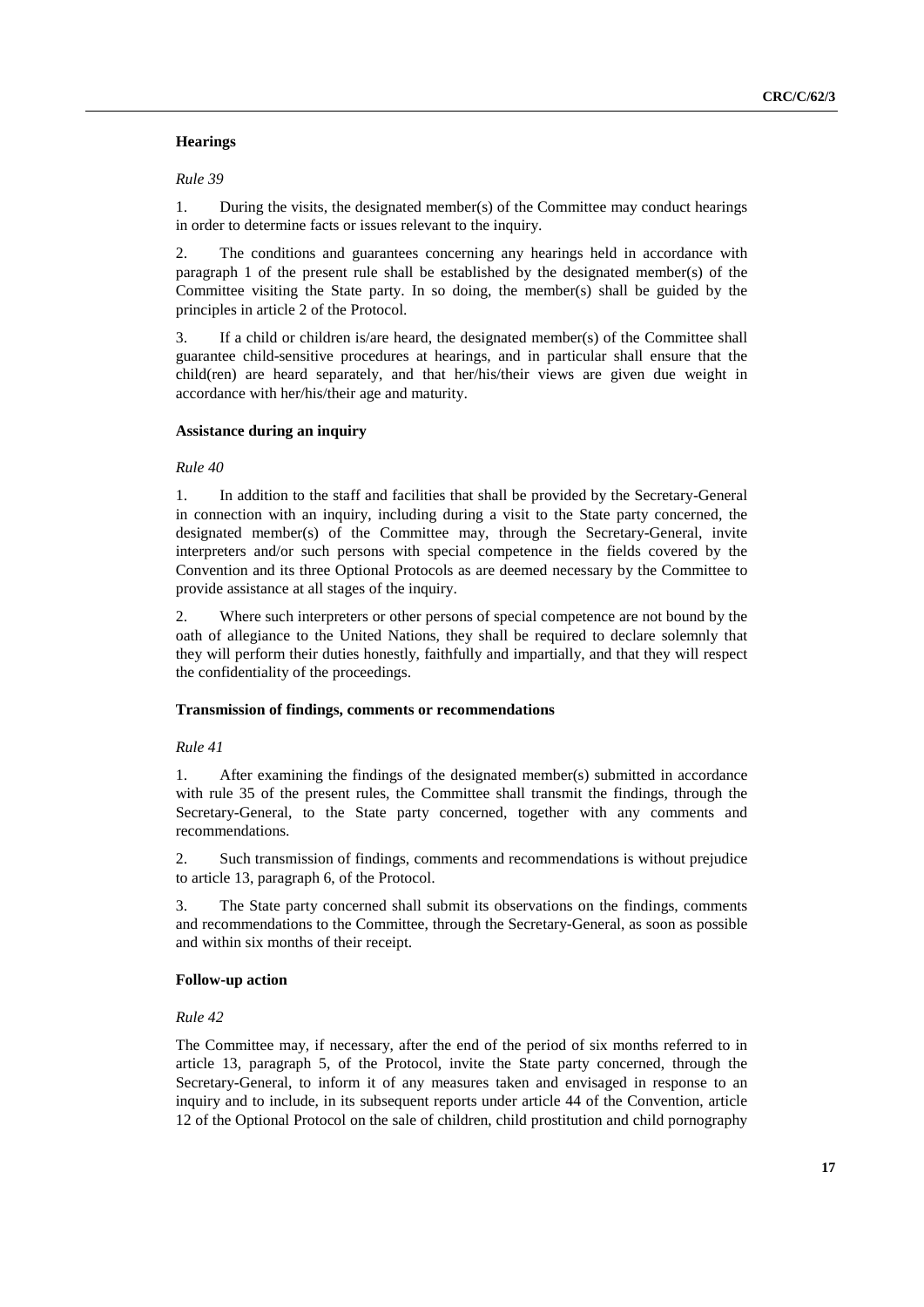and article 8 of the Optional Protocol on the involvement of children in armed conflict, details of any measures taken in response to the Committee's findings, comments and recommendations. The Committee may decide to obtain additional information from the sources mentioned in rule 35 of the present rules.

# **Part four. Proceedings under the inter-State communications procedure of the Optional Protocol**

#### **Transmission of inter-State communications to the Committee**

*Rule 43*

1. The Secretary-General shall bring to the attention of the Committee, in accordance with the present rules, communications that are, or appear to be, submitted for consideration by the Committee under article 12 of the Protocol.

2. The Secretary-General may request clarification from the State party submitting a communication as to whether the communication is meant to be addressed to the Committee for consideration under article 12 of the Protocol. Where there is doubt as to the wish of the State party submitting a communication, the Secretary-General will bring the communication to the attention of the Committee.

3. A communication under article 12 of the Protocol may be submitted to the Committee by a State party which claims that another State party is not fulfilling its obligations under the Convention and/or the substantive Optional Protocols thereto, and which has made a declaration in accordance with article 12 of the Protocol.

4. The communication shall contain the information regarding:

(a) The name of the State party against which the communication is directed;

(b) The declaration by the State party submitting a communication in accordance with article 12 of the Protocol;

(c) The provision or provisions of the Convention and/or the substantive Optional Protocols thereto alleged to have been violated;

- (d) The objectives of the communication;
- (e) The facts of the claim.

#### **Information to the members of the Committee**

#### *Rule 44*

The Secretary-General shall inform the members of the Committee without delay of any inter-State communications under rule 43 of the present rules and shall transmit to them without delay copies of the communications in the language of submission and any relevant information.

#### **Requirement for the consideration of communications**

#### *Rule 45*

A communication shall not be considered by the Committee unless both States parties concerned have made declarations under article 12 of the Protocol.